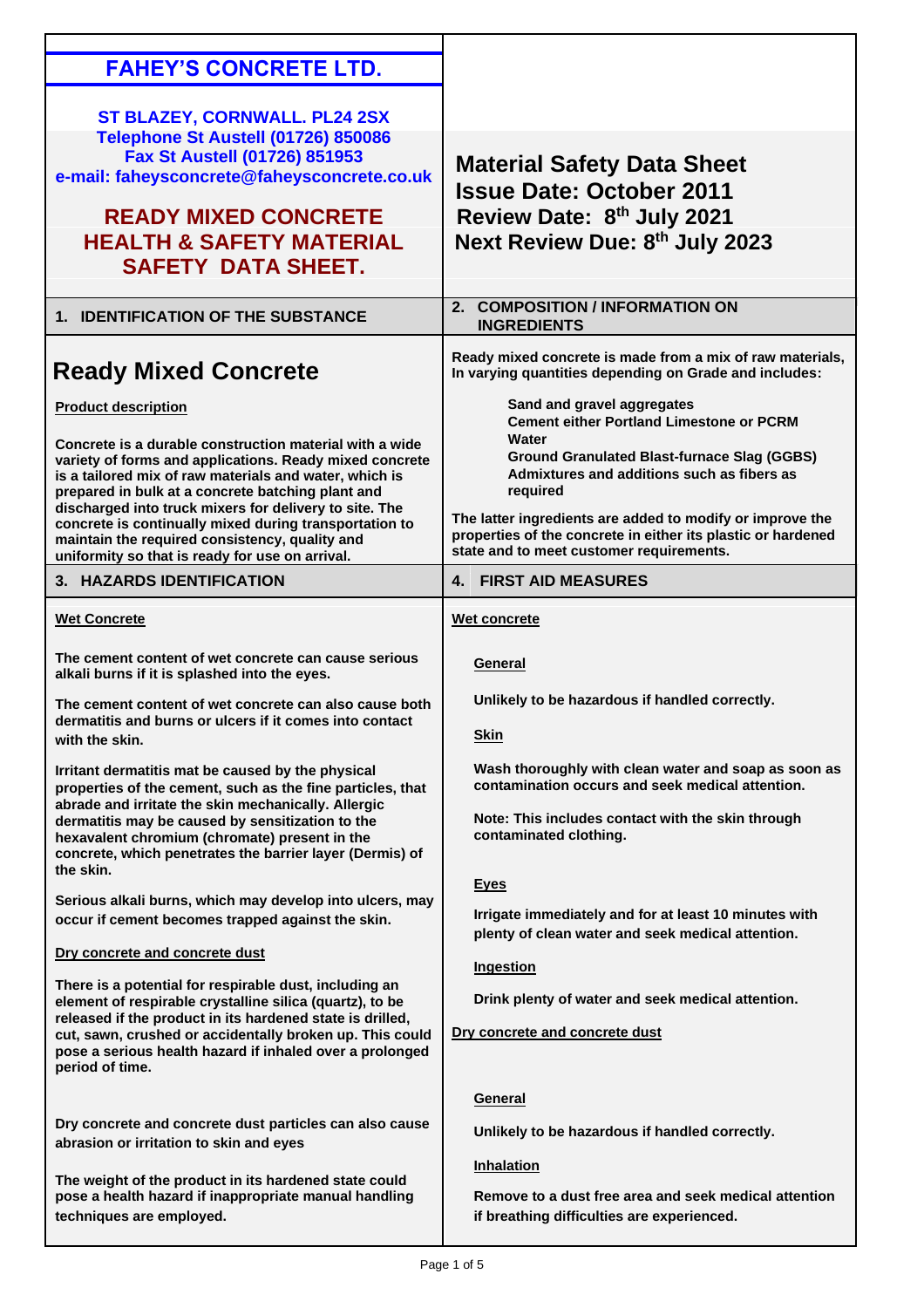| <b>FAHEY'S CONCRETE LTD.</b>                                                                                                                                                                                | <b>Material Safety Data Sheet</b>                                                                                                                                                                                                                                                                                                                                                                                                                                                                                                                                                                                                                                                                                                                                                                                                                           |
|-------------------------------------------------------------------------------------------------------------------------------------------------------------------------------------------------------------|-------------------------------------------------------------------------------------------------------------------------------------------------------------------------------------------------------------------------------------------------------------------------------------------------------------------------------------------------------------------------------------------------------------------------------------------------------------------------------------------------------------------------------------------------------------------------------------------------------------------------------------------------------------------------------------------------------------------------------------------------------------------------------------------------------------------------------------------------------------|
| <b>CONCRETE MSDS</b>                                                                                                                                                                                        | <b>Issue Date: October 2011</b><br>Review Date: 8th July 2021<br>Next Review Due: 8th July 2023                                                                                                                                                                                                                                                                                                                                                                                                                                                                                                                                                                                                                                                                                                                                                             |
| For further guidance see HSE Publications EH44 Dust:<br>General Principles of Protection, Getting to Grips with<br>Manual Handling: a Short Guide and Information Sheet<br>Number 26 (Revision 2) - Cement. | <b>Skin</b><br>Wash thoroughly with clean and soap water. If<br>prolonged contact causes irritation seek medical<br>attention.<br><u>Eyes</u><br>Irrigate immediately with plenty of clean water and seek<br>medical attention.<br><b>Ingestion</b><br>Drink plenty of water and seek medical attention.                                                                                                                                                                                                                                                                                                                                                                                                                                                                                                                                                    |
| 5. FIRE FIGHTING MEASURES                                                                                                                                                                                   | 6. ACCIDENTAL RELEASE MEASURES                                                                                                                                                                                                                                                                                                                                                                                                                                                                                                                                                                                                                                                                                                                                                                                                                              |
| No fire or explosive hazard.                                                                                                                                                                                | <b>Personal precautions</b><br>Avoid contact with the eyes by wearing goggles. Avoid<br>contact with the skin by wearing impervious protective<br>clothing including safety boots, gloves and overalls with<br>long sleeves and trousers. Avoid inhaling any dust by<br>wearing a dust mask or respirator.<br>Note: Steps should be taken to prevent cement becoming<br>trapped inside gloves or boots.<br><b>Environmental measures</b><br>Prevent the product from entering water courses, drains<br>or sewers.<br><b>Method of cleaning</b><br>Any spillage of wet concrete should be recovered<br>immediately whilst the product is in its plastic state and<br>the affected area washed thoroughly.<br>Any deposits of dry product or concrete dust should be<br>cleared by damp sweeping or vacuuming if possible. Dry<br>sweeping should be avoided. |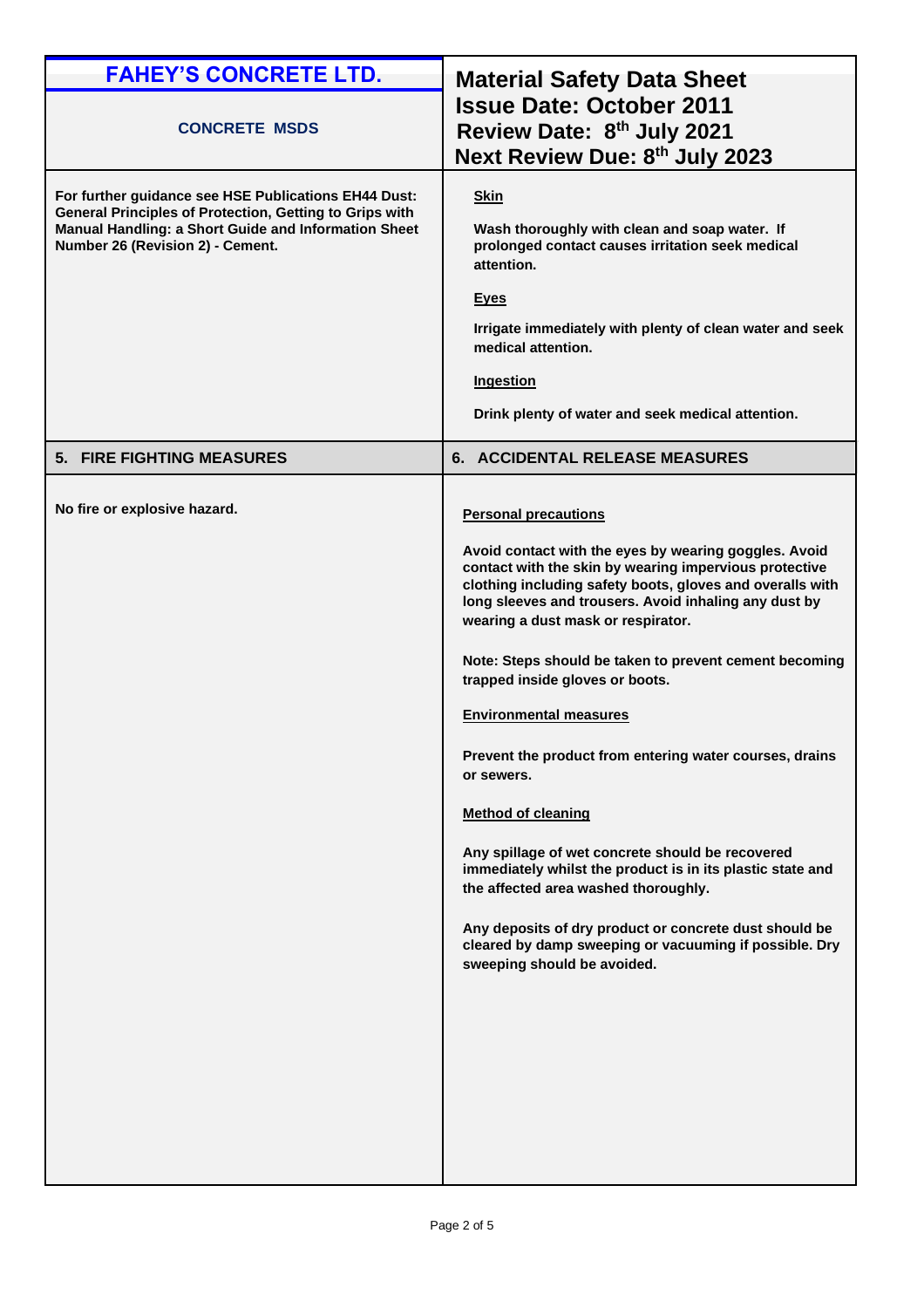| <b>Issue Date: October 2011</b><br><b>CONCRETE MSDS</b><br>Review Date: 8th July 2021<br>Next Review Due: 8th July 2023<br><b>EXPOSURE CONTROLS / PERSONAL</b><br>8.<br>7. HANDLING AND STORAGE<br><b>PROTECTION</b><br>Wet concrete<br>Wet concrete<br><b>Handling</b><br><b>Prevention measures</b><br>Avoid direct and indirect contact with the skin and<br>Control measures and working practices should be<br>eyes. Do not sit or kneel on wet concrete.<br>instigated, which prevent or minimise the direct and<br>indirect contact of wet concrete with the skin or eyes.<br><b>Storage</b><br>To reduce the risk of allergic dermatitis developing,<br>hands and other potentially exposed areas should be<br>Not applicable - used immediately.<br>washed at regular intervals throughout the working<br>day.<br>Dry concrete and concrete dust<br>Protection of skin and eyes<br><b>Handling</b><br>Goggles and impervious protective clothing including<br>The product should be handled in a manner that<br>minimises the generation of airborne dust.<br>trousers should be worn.<br>Note: Steps should be taken to prevent cement<br>Manual handling of product should be avoided so far<br>becoming trapped inside gloves or boots.<br>as is reasonably practical. Where this is not possible,<br>an assessment should be made, taking into account<br>Dry concrete and concrete dust<br>the load, environment, task, and individual capability<br>and training. Always employ good lifting techniques.<br><b>Workplace Exposure limits</b><br><b>Storage</b><br>Total Inhalable Nuisance Dust: 10.0 mg/m <sup>3</sup> (WEL)<br>Total Respirable Nuisance Dust: 4.0 mg/m <sup>3</sup> (WEL)<br>Not applicable - in situ when dried<br>Respirable Crystalline Silica: 0.1 mg/m <sup>3</sup> (WEL)<br>All are given as maximum concentrations and<br>expressed as an 8 Hour Time Weighted Average (8 Hr<br>TWA).<br><b>Prevention measures</b><br>Use dust extraction, containment and suppression | <b>FAHEY'S CONCRETE LTD.</b> | <b>Material Safety Data Sheet</b>                                                                               |
|------------------------------------------------------------------------------------------------------------------------------------------------------------------------------------------------------------------------------------------------------------------------------------------------------------------------------------------------------------------------------------------------------------------------------------------------------------------------------------------------------------------------------------------------------------------------------------------------------------------------------------------------------------------------------------------------------------------------------------------------------------------------------------------------------------------------------------------------------------------------------------------------------------------------------------------------------------------------------------------------------------------------------------------------------------------------------------------------------------------------------------------------------------------------------------------------------------------------------------------------------------------------------------------------------------------------------------------------------------------------------------------------------------------------------------------------------------------------------------------------------------------------------------------------------------------------------------------------------------------------------------------------------------------------------------------------------------------------------------------------------------------------------------------------------------------------------------------------------------------------------------------------------------------------------------------------------------------------------------------------------------------|------------------------------|-----------------------------------------------------------------------------------------------------------------|
|                                                                                                                                                                                                                                                                                                                                                                                                                                                                                                                                                                                                                                                                                                                                                                                                                                                                                                                                                                                                                                                                                                                                                                                                                                                                                                                                                                                                                                                                                                                                                                                                                                                                                                                                                                                                                                                                                                                                                                                                                  |                              |                                                                                                                 |
|                                                                                                                                                                                                                                                                                                                                                                                                                                                                                                                                                                                                                                                                                                                                                                                                                                                                                                                                                                                                                                                                                                                                                                                                                                                                                                                                                                                                                                                                                                                                                                                                                                                                                                                                                                                                                                                                                                                                                                                                                  |                              |                                                                                                                 |
|                                                                                                                                                                                                                                                                                                                                                                                                                                                                                                                                                                                                                                                                                                                                                                                                                                                                                                                                                                                                                                                                                                                                                                                                                                                                                                                                                                                                                                                                                                                                                                                                                                                                                                                                                                                                                                                                                                                                                                                                                  |                              |                                                                                                                 |
| where possible. Undertake regular occupational dust<br>dust and identify and implement further preventative<br>measures as necessary.<br><b>Respiratory protection</b><br>Dust masks or respirators should be worn during<br>handling and use of the product to accord with the<br>relevant WEL listed above, particularly during drilling<br>and cutting of dry concrete.<br><b>Protection of skin and eyes</b><br>Gloves, overalls and goggles should be worn during                                                                                                                                                                                                                                                                                                                                                                                                                                                                                                                                                                                                                                                                                                                                                                                                                                                                                                                                                                                                                                                                                                                                                                                                                                                                                                                                                                                                                                                                                                                                           |                              | safety boots, gloves and overalls with long sleeves and<br>surveys where personnel may be exposed to respirable |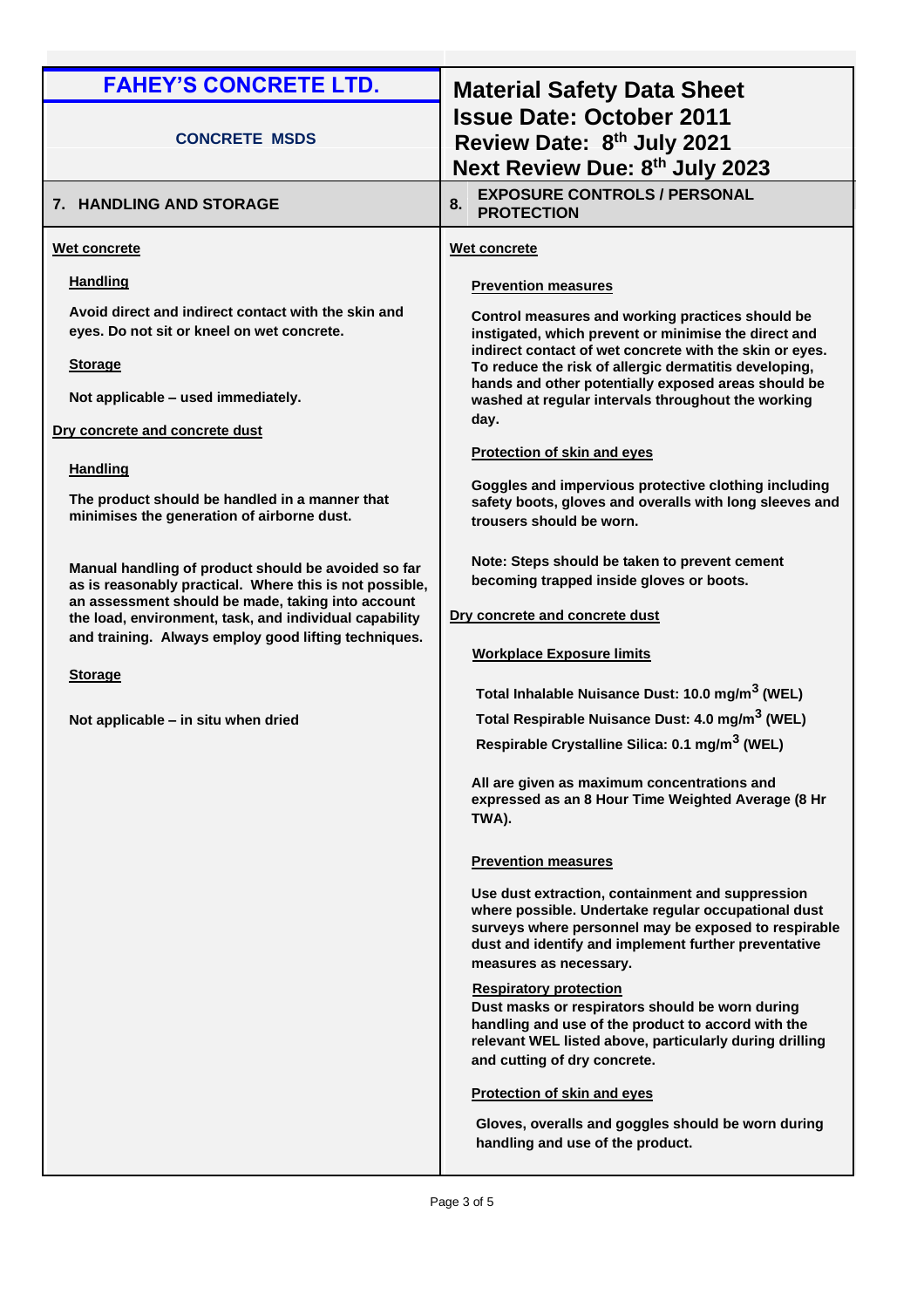### **CONCRETE MSDS**

# **FAHEY'S CONCRETE LTD. Material Safety Data Sheet Issue Date: October 2011 Review Date: 8 th July 2021 Next Review Due: 8th July 2023**

#### **9. PHYSICAL & CHEMICAL PROPERTIES**

**Appearance**

**Plastic when wet and hardened when dry. Natural or coloured.**

### **Other Chemical Properties**

**Detailed properties vary according to the required mix, however, all concretes are:**

**Abrasive**

**Alkaline (typically pH value 10 – 14)**

| <b>10. STABILITY AND REACTIVITY</b>                                                                                                                                             | <b>11. TOXICOLOGICAL INFORMATION</b>                                                                                                                                                                                                                                                                                                                                                                                                                                                                                                                                                                                                                      |
|---------------------------------------------------------------------------------------------------------------------------------------------------------------------------------|-----------------------------------------------------------------------------------------------------------------------------------------------------------------------------------------------------------------------------------------------------------------------------------------------------------------------------------------------------------------------------------------------------------------------------------------------------------------------------------------------------------------------------------------------------------------------------------------------------------------------------------------------------------|
| <b>Conditions and materials to avoid</b>                                                                                                                                        | <b>Description of toxicological properties</b>                                                                                                                                                                                                                                                                                                                                                                                                                                                                                                                                                                                                            |
| Not applicable.                                                                                                                                                                 | Wet Concrete may cause irritation, dermatitis and burns or<br>ulcers to the skin and irritation and burns to the eyes, due<br>to the alkalinity and chromate content of cement. Dry<br>concrete may impact on the respiratory system due to the<br>generation of airborne dust, which may be inhaled. The<br>behavior, deposition, fate of and response to any<br>particular particle after entry into the human respiratory<br>system depends on their nature and size. Respirable dust<br>approximates to the fraction that penetrates to the gas<br>exchange region of the lung and is associated with health<br>effects (see Hazards Identification). |
| <b>12. ECOLOGICAL INFORMATION</b>                                                                                                                                               | <b>13. DISPOSAL CONSIDERATIONS</b>                                                                                                                                                                                                                                                                                                                                                                                                                                                                                                                                                                                                                        |
| <b>Environmental Assessment</b><br>When used as intended no environmental impact is<br>anticipated. However, do not allow material to enter<br>water courses, drains or sewers. | <b>Handling of any residues/waste products</b><br>As an inert material, hardened concrete should be<br>disposed of to an approved solid waste disposal or landfill<br>site.                                                                                                                                                                                                                                                                                                                                                                                                                                                                               |
| <b>14. TRANSPORT INFORMATION</b>                                                                                                                                                | <b>15. REGULATORY INFORMATION</b>                                                                                                                                                                                                                                                                                                                                                                                                                                                                                                                                                                                                                         |
| <b>Special carriage precautions</b><br>Not applicable                                                                                                                           | Under the requirements of the Chemicals (Hazard<br>Information and Packaging for Supply) Regulations 2002<br>(CHIP 3) the Danger Classification for cement-based<br>products is:<br>Irritant (+hazard symbol)<br>In addition, the following risk and safety phrases are<br>applicable:<br>R38: Irritating to skin<br>R41: Risk of serious damage to eyes.<br>R43: May cause sensitisation by skin contact.<br>S24: Avoid contact with skin.<br>S25: Avoid contact with eyes.<br>S26: If contact with eyes, rinse immediately with clean                                                                                                                   |
|                                                                                                                                                                                 | water and seek medical advice.                                                                                                                                                                                                                                                                                                                                                                                                                                                                                                                                                                                                                            |